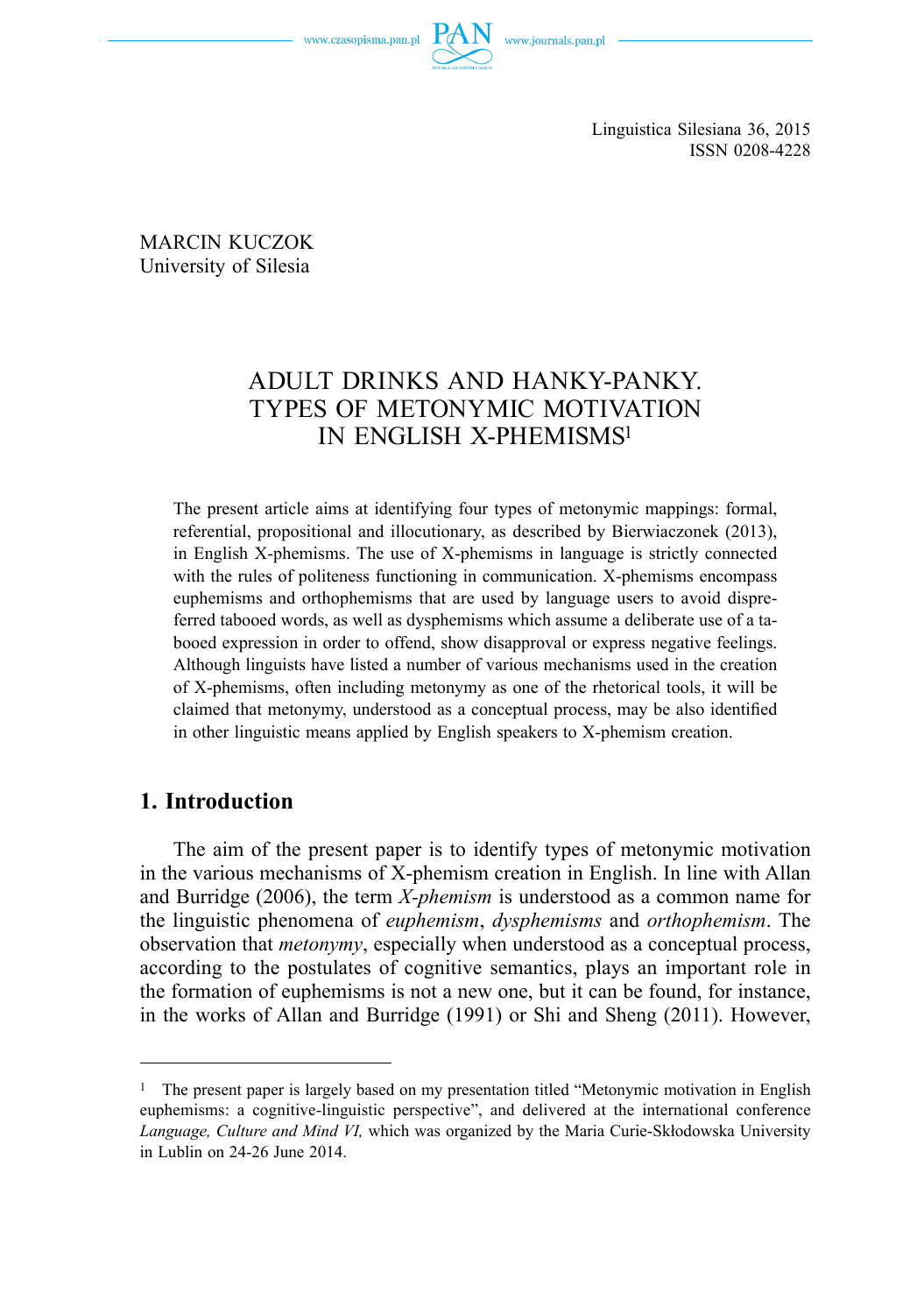

following the typology of metonymies suggested in Bierwiaczonek (2013), it will be claimed that X-phemisms can be motivated by formal metonymy, referential metonymy, propositional metonymy and illocutionary metonymy. It will be shown that it is possible to analyze a number of various linguistic mechanisms used in the creation of X-phemisms in English as metonymic in nature.

The first part of the article focuses on the notion of X-phemism and the contexts in which euphemisms, dysphemisms and orthophemisms appear. The second section concentrates on the various linguistic mechanisms that are involved in the creation of X-phemistic expressions. The following sections present the theoretical background of the classification of metonymies utilized in this paper, and then the various linguistic mechanisms of creating X-phemisms are analyzed as instantiations of these types of metonymy. All the examples of X-phemisms given in this article come from dictionaries and collections of euphemisms and dysphemisms in English, such as Rawson (1981), Holder (2002) and Ayto (2007).

### **2. The nature of X-phemisms**

The term *X-phemism* comes from Allan and Burridge (2006: 29) and it encompasses the phenomena as *euphemism*, *orthophemism* and *dysphemism*. Etymologically, the word *euphemism* is derived from the Greek words: *eu* (εὖ), meaning 'good, well', and *pheme* (φήμη), which means 'glory, flattering speech, praise'; orthophemism is based on the Greek word *orthos* (ὀρθός), meaning 'straight, correct, true, right', while the first element of the word dysphemism is the Greek form *dys-* (δυσ-), which means 'bad' or 'ill'. As emphasized by the authors (ibid.: 29-31), the presence of X-phemisms in language is strictly connected with the rules of politeness. This means that euphemisms and dysphemisms are not merely formal-linguistic issues, but to a high degree they are pragmatic and socio-cultural phenomena. The notion of politeness in linguistic interaction constitutes one of the topics studied by pragmaticians who include in their research the context of language use and other extra-linguistic factors.

The need for politeness in acts of communication is connected with the presence of the cultural phenomenon called *taboo*. The English word *taboo* derives from the Tongan form *tabu*, which came to notice towards the end of the eighteenth century. Its English use dates to 1777 when captain James Cook visited Polynesia. Cook used the words *taboo* or *tabu* to describe the behaviour of Polynesians towards things that were not to be done, entered, seen or touched (ibid.: 2-4). Today, in the English-speaking culture, the most common taboo topics, reflected in the creation and use of  $X$ -phemisms, include: (1) the organs and acts of sex, (2) micturition and defecation, (3) diseases, (4) death and killing, (5) naming, addressing, touching and viewing people or (6) sacred beings, objects and places, as well as (7) food gathering, preparation and consumption (ibid.: 1).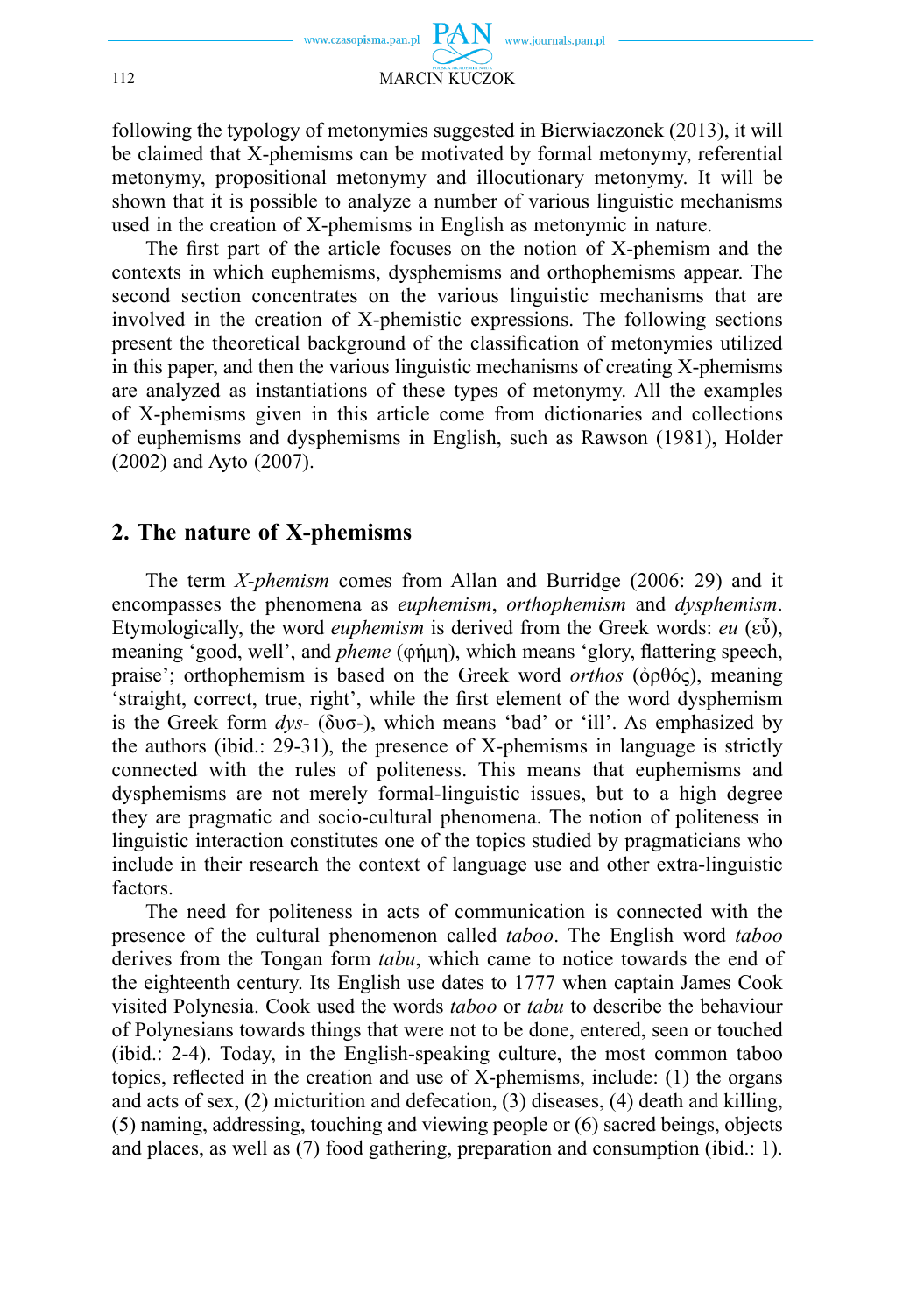In pragmatics, the notion of politeness is often defined on the basis of the concept of *face* (Bogdanowska-Jakubowska 2010: 212-213). Penelope Brown and Stephen Levinson (1987: 61) define *face* as "one's public self-image". They distinguish between *the negative face*, which is understood as the need to be independent and free from imposition, and *the positive face*, that is, the need to be connected, to belong and to be a member of a group (ibid.: 61-62). Thus, politeness is mitigating face-threatening acts, which may refer to the hearer's negative face, for instance, in requests and warnings, or the speaker's negative face, for example, in expressing thanks or excuses, as well as face-threatening acts that refer to the hearer's positive face, which may happen in disapproval or criticism, and to the speaker's positive face, for instance, in apologies. Hence, a euphemism is used as an "alternative to a dispreferred expression, in order to avoid possible loss of face: either one's own face or, through giving offense, that of the audience, or of some third party" (Allan, Burridge 1991: 11). In other words, a euphemism is used to avoid making oneself look bad in front of others, which saves the positive face of the speaker, to express oneself without restriction, which saves the negative face of the speaker, and to avoid offending the listener, which saves the listener's negative face.

Like euphemisms, orthophemisms are also used to avoid the dispreferred, tabooed reference. However, while euphemisms can be defined as rather colloquial and figurative, a kind of "sweet talking" (Allan, Burridge 2006: 29), orthophemisms are typically more formal and direct or literal (ibid.: 33). For instance, the words *feaces* and *toilet* will be orthophemisms corresponding to such euphemisms as *poo* and *loo*, respectively.

Finally, a dysphemism is a kind of "offensive language" that can be defined as "a word or phrase with connotations that are offensive either about the denotatum and / or to people addressed or overhearing the utterance" (ibid.: 31). As the authors notice, people resort to dysphemism in order "to talk about people and things that frustrate and annoy them, that they disapprove of and wish to disparage, humiliate and degrade" (ibid.). For those reasons, dysphemisms can be found, for instance, in the language of political groups when they describe their opponents, in the language of feminists talking about men, and also in the language of macho men who may talk about women in a dysphemistic way. Among dysphemistic expressions there are curses, derogatory comments, insults and name-calling. Additionally, dysphemisms may be said to be means for alleviating negative feelings and emotions: irritation, frustration or anger. As Allan and Burridge (1991) put it in the title of one of their books, while dysphemisms are linguistic "weapons" that speakers may use to attack others, euphemisms function as "shields" that help people protect either themselves, their hearers or some third party.

It needs to be noted that X-phemisms are very dynamic: words that used to be euphemisms may become dysphemisms. Steven Pinker (1994) calls this phenomenon *euphemism treadmill*. For example, *water closet* became *toilet*, which later became *bathroom*, then *restroom*, and next *lavatory,* or *Negro*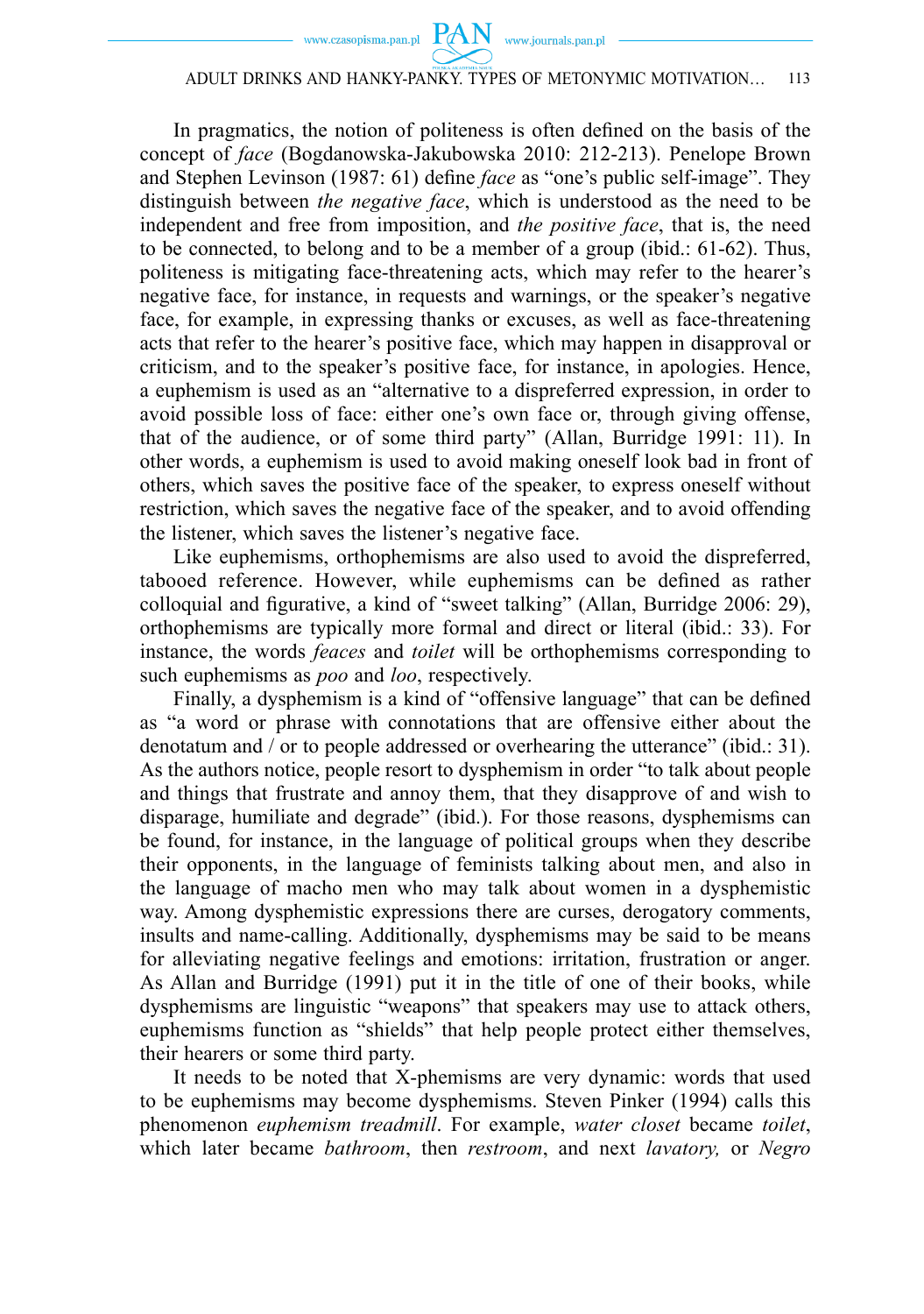

became *black* and then, *African-American*, because the former expressions lost their euphemistic character over time (ibid.).

Moreover, it is also possible to talk about *euphemistic dysphemisms* and *dysphemistic euphemisms* (Allan, Burridge 1991: 30-31; 2006: 39-40). In euphemistic dysphemisms, the locution of the expression is euphemistic, but the illocutionary force is dysphemistic, as observed, for instance, in such expressions as *Shoot!* or *Shivers!* Following John Austin's theory of speech acts (1962), a *locutionary speech act* is the performance of an utterance with its ostensible meaning, while an *illocutionary speech act* has the so-called *illocutionary force*, that is the intended meaning of the speaker. In dysphemistic euphemisms the situation is reversed: the locution of the expression is dysphemistic, but the illocution is euphemistic, as seen when calling a good friend *You old bastard!*

The use of the different types of X-phemisms involves the employment of a number of linguistic tools. The most important of them will be presented in the next section.

### **3. Linguistic mechanisms of X-phemism-formation**

Various lists and examples of the linguistic devices used to create X-phemisms have been provided by the authors studying especially the phenomenon of euphemism (e.g. Burchfield 1986; Allan and Burridge 1991; Warren 1992; Allan 2012). Nevertheless, it seems that none of them have been interested in providing a comprehensive classification of these mechanisms. Perhaps the most detailed taxonomy of the various mechanism of X-phemism formation has been suggested by Bożena Duda (2014:  $27-28$ ) who classifies them as structural tools, syntactic or grammatical tools, semantic tools and rhetorical tools.

When it comes to structural tools, it is possible to list the following mechanisms (ibid.: 28-37):

- *(1). Compounding*: the process of putting two words together to form a new lexical item, for example, in *outhouse* meaning 'toilet' or *freedom fighter* meaning 'terrorist'.
- *(2). Derivation:* especially the various negative prefixes function in the formation of X-phemisms, for instance, in *dysfunctional family* used for 'broken home', or *politically incorrect* standing for 'being rude'.
- *(3). Clipping*: the process of shortening a lexical item, as seen in *les* used instead of 'lesbian' or *bra* used for 'brassiere'.
- *(4). Alphabetisms and acronyms:* while alphabetisms occur when the first letter or letters of a group of words are used as a new word, for example, in *to pee*  replacing 'to piss', acronyms are also created from the first letter of a group of words, but this abbreviation is pronounced as one word, as seen in *SOB*, meaning 'son of a bitch'.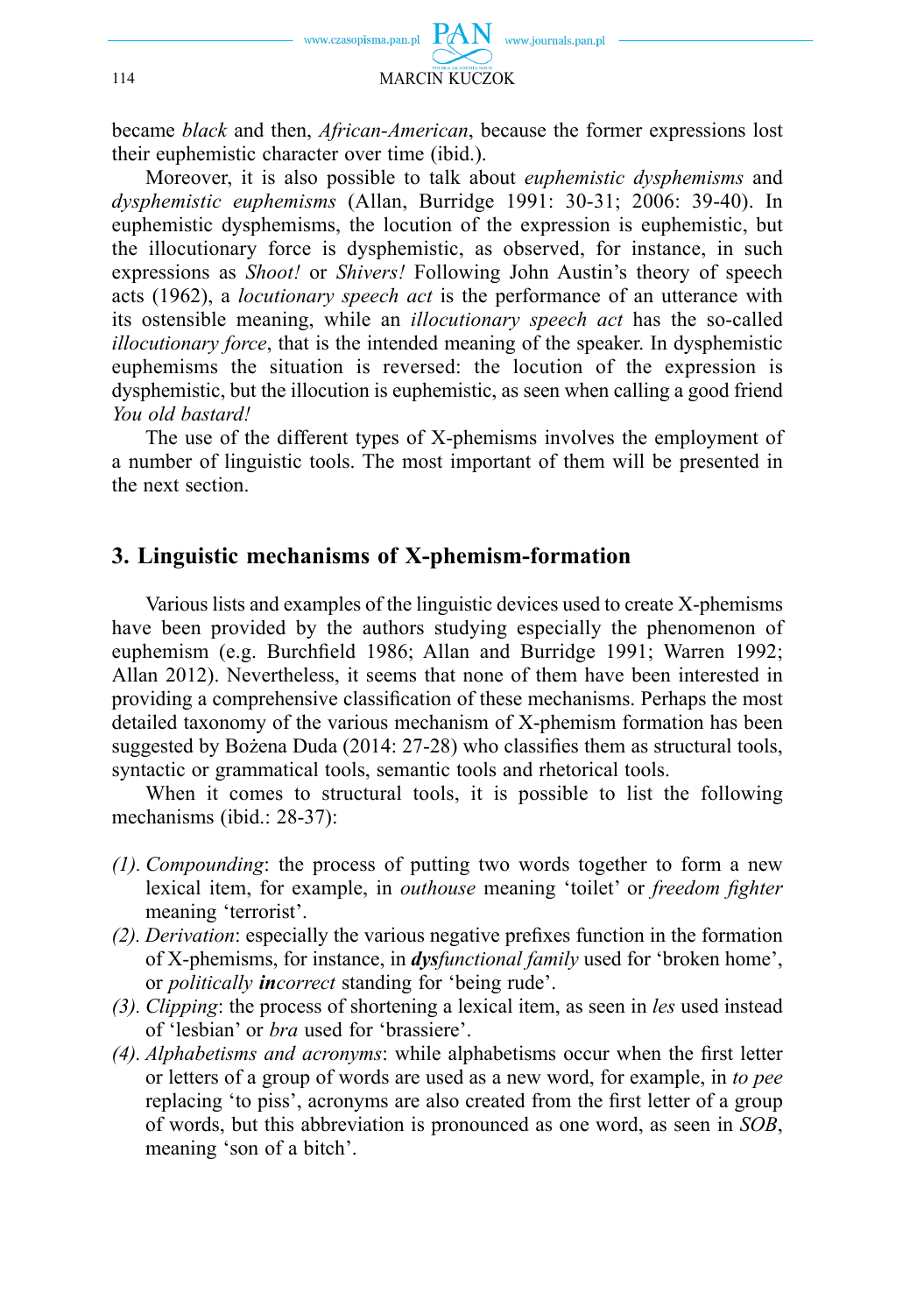

- *(5). Remodelling*: in this case part of the dispreferred word is matched phonetically with a semantically unrelated word, for instance, in *Oh, shoot!* instead of 'Oh, shit!' or *Cripes* used instead of 'Christ'.
- *(6). Quasi-reduplication*: it is a rhyming expression based on two very similar words, for instance, found, in *rantum-scantum* meaning 'to copulate' or *boy toy* used for 'penis'.
- *(7). Rhyming slang*: this phenomenon has its roots in the Cockney dialect, in which a rhyming word is used to conceal a dispreferred word, for example, *ginger beer* used for 'queer' or *cat and kitties* used for 'titties'.

Next, the syntactic or grammatical tools for forming X-phemisms involve (ibid.: 62-64):

- *(1). Comparative*: this tool is strictly connected with the use of circumlocution, and can be exemplified by such euphemisms as *less able students* for 'stupid students' or *nether regions*, meaning literally 'lower regions', for 'genitals'.
- *(2). Omission or ellipsis*: in X-phemisms language users apply either quasiomission or full omission. Examples of the former can be found in printed texts, when the taboo term is replaced with dashes (----), a series of points (....), or asterisks (\*\*\*\*); in spoken discourse, the use of *mhm* or *ermm* often replaces the dispreferred term. Full omission may be illustrated with the euphemistic saying *I need to go* used for 'I need to go to the toilet' or *What the* for 'What the fuck'.
- *(3). Passive voice*: in this way the speaker avoids pointing directly to the person or thing responsible for something negative, for instance, *I wasn't informed about the meeting* is a euphemistic way of saying the accusatory sentence 'They didn't inform me about the meeting'.

The list of the mechanisms classified as the semantic tools includes the following (ibid.: 37-46):

- *(1). Borrowing*: the use of foreign words gives the impression of elevating the tabooed tone of the word, for instance, the French words *brassiere* or *derrière* replacing the English 'tit-covers' and 'arse', respectively.
- *(2). Technical jargon*: very often Latinate borrowings functioning as learned and serious terms are preferred as orthophemisms to talk about tabooed topics, for instance, *perspire* is used instead of 'sweat', *copulate* replaces 'to have sex', and sexual organs are named by means of medical terms: *genitals*, *vagina* or *testicles*.
- *(3). Eponymy*: this process resides in giving a personal name to something else, for instance, using such names as *willy* for 'penis' and *wilma and betty* for 'breasts'.
- *(4). Flippancy*: this mechanism is based on using an expression that shows a total lack of seriousness and often disregard for a taboo topic; for instance, when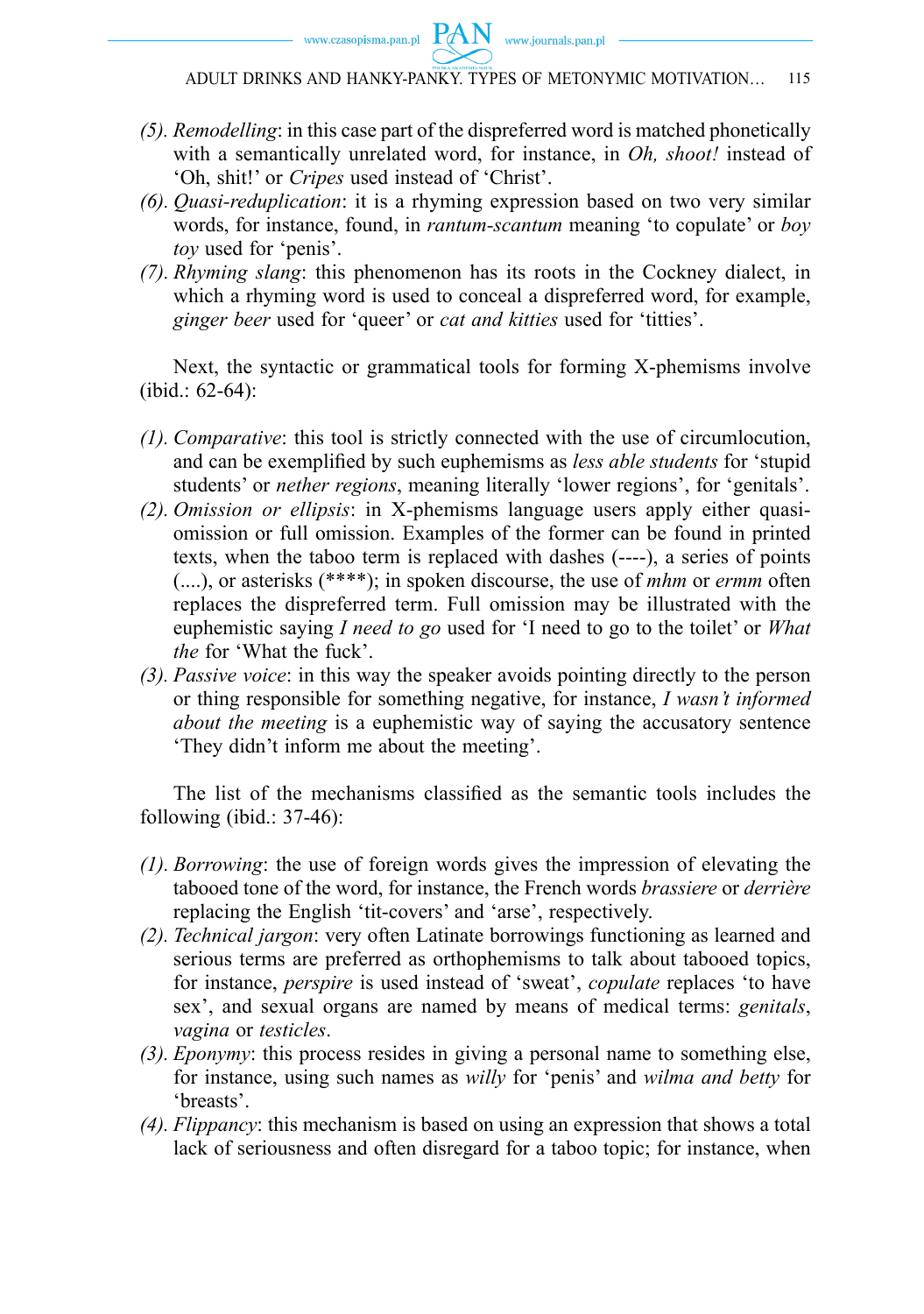

such expressions as *to kick the bucket* or *to bite the ground* are used talk about 'death'.

- *(5). Circumlocution*: these are expressions that aim at levelling down the negative illocutionary force of a dispreferred expression, as found in saying *to be economical with the truth* instead of 'to lie' or calling 'feaces' *human solid waste*.
- *(6). One-for-one substitution*: this semantic mechanism means that a single form replaces a single form that is tabooed; in fact, this mechanism usually co-occurs with other tools of X-phemism creation, for instance, in the cases of eponyms or borrowings.

Finally, Duda (ibid.: 47-62) lists a number of rhetorical tools used to create X-phemisms. As the author claims, although these mechanisms could be classified as semantic tools, they need a special attention since they have been long described with reference to their ornamental or persuasive force. They include:

- (1). *Alliteration*: which is the practice of repeating the same letter, for instance, in *big bird* used for 'penis' or *beef bags* used for 'breasts'.
- (2). *Pleasing rhythms or silly words*: this is a mechanism of verbal play which focuses on the pleasing character of the rhyming expression, often combined with the techniques of quasi-reduplication, alliteration or rhyming slang. Some examples involve *over-shoulder boulder-holders* used for 'bra' or *libido bandido* used for 'penis'.
- (3). *Hyperbole or overstatement*: which resides in an obvious exaggeration, as seen in *extermination engineer* used instead of 'pest controller' or *flight to glory* used for 'death'.
- (4). *Litotes or understatement*: this mechanism assumes saying less or negating something, for instance, in *not bright* used instead of 'stupid' or *a little intoxicated* for 'drunk'.
- (5). *Part-for-whole or synecdoche*: in this mechanism part of something is used to refer to the whole, for instance, when saying *I've got a cough*, the meaning is 'I'm ill and I've got a cough, but also a stuffed-up nose and postnasal drip', or in dysphemistic uses of various words indicating the male sex organs to refer to people, for example, *You prick!*
- (6). *Metonymy*: which can be understood as a conceptual operation of referring to an item by means of something contiguous to it; for instance, in some dysphemisms food is used to refer to a particular nationality: *frog-eater* means 'Frenchman' and *macaroni* means 'Italian'.
- (7). *Metaphor*: this mechanism occurs between two different conceptual domains, for instance 'dying' is described euphemistically as *sleeping* and the object of sex may be referred to as food, which can be found in such examples as saying *cookie* or *sugar* to refer to 'a good-looking person'. Studies devoted to the role of conceptual metaphor in the creation of X-phemisms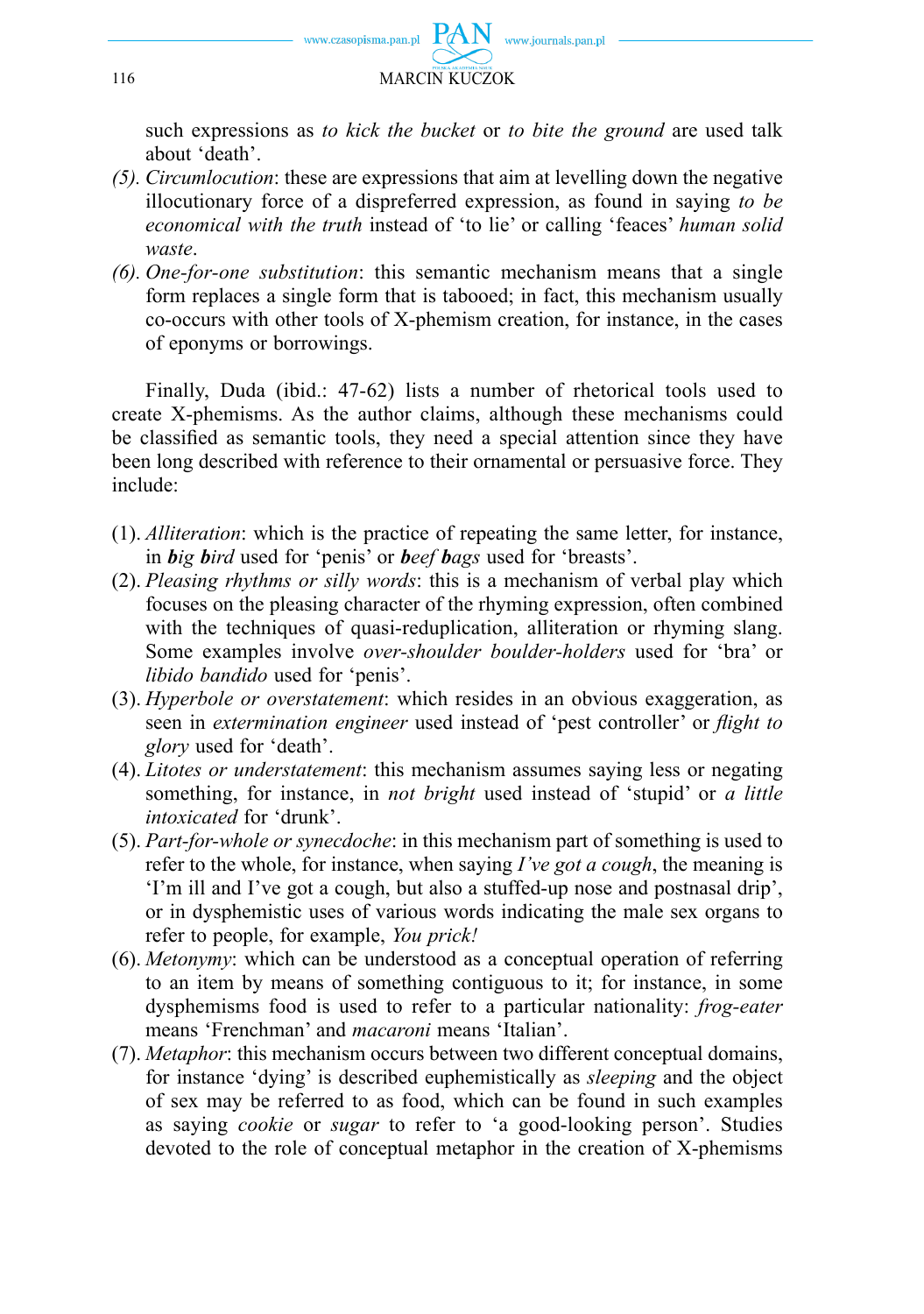

have shown that a large number of euphemistic expressions in different languages are actually underlain by metaphorical mappings. For example, Crespo Fernández (2006) studied the conceptual metaphors for death in English Victorian obituaries and Popek-Bernat (2014) analyzed the various metaphorical conceptualizations of sexual acts in Spanish and Polish.

As shown above, metonymy in this typology constitutes only one of the numerous linguistic means for creating X-phemisms in English. However, in the following sections of our paper it will be claimed and illustrated with examples that also some of the other linguistic tools for X-phemisms can be interpreted as metonymic in nature.

## **4. A classifi cation of metonymies**

Following the classic definition of *conceptual metonymy*, the term may be defined as "using one entity to refer to another that is related to it" (Lakoff, Johnson 2003: 35). Another common definition, widely accepted in cognitive linguistics, holds that metonymy is "a cognitive process in which one conceptual entity, the vehicle, provides mental access to another conceptual entity, the target, within the same idealized cognitive models (ICMs)" (Radden, Kövecses 1999: 19-21; Barcelona 2000: 4).

Actually, according to Bogusław Bierwiaczonek (2013), it is possible to distinguish the following four different types of metonymy in language:

- (1). *Formal metonymy*, which is based on a formal relation between the vehicle and the target, and often follows the mapping SALIENT PART OF FORM FOR WHOLE FORM (ibid.: 27). This type of metonymic link is also studied by Antonio Barcelona (2005), who calls it *form-level metonymy*. Formal metonymies may be identified in various linguistic phenomena, such as alphabetisms, for instance, when using *CD* for '**c**ompact **d**isc', acronyms, as seen in *AIDS* standing for 'acquired **i**mmune deficiency syndrome', or clips, for example, in *ad* used instead of 'advertisement' (Bierwiaczonek 2013: 61-73). This observation remains in line with Mario Brdar and Rita Brdar-Szabó's claim that metonymic shifting may occur in the so-called nonconcatentive word-formation processes, which reside in modifying one linguistic item: "conversion, blending, reduplication, clipping, as well as various kinds of shortening would belong here" (2013: 58). Moreover, Bierwiaczonek (2013: 73ff) claims that formal metonymy can be also found in syntactic ellipsis at various levels: in phrases, sentences and discourse; for instance, *a daily* actually stands metonymically for the phrase 'a daily newspaper'.
- (2). *Referential metonymy*, when one entity is used to stand for another (ibid.: 153). This type of metonymy may be exemplified by the sentence *The ham*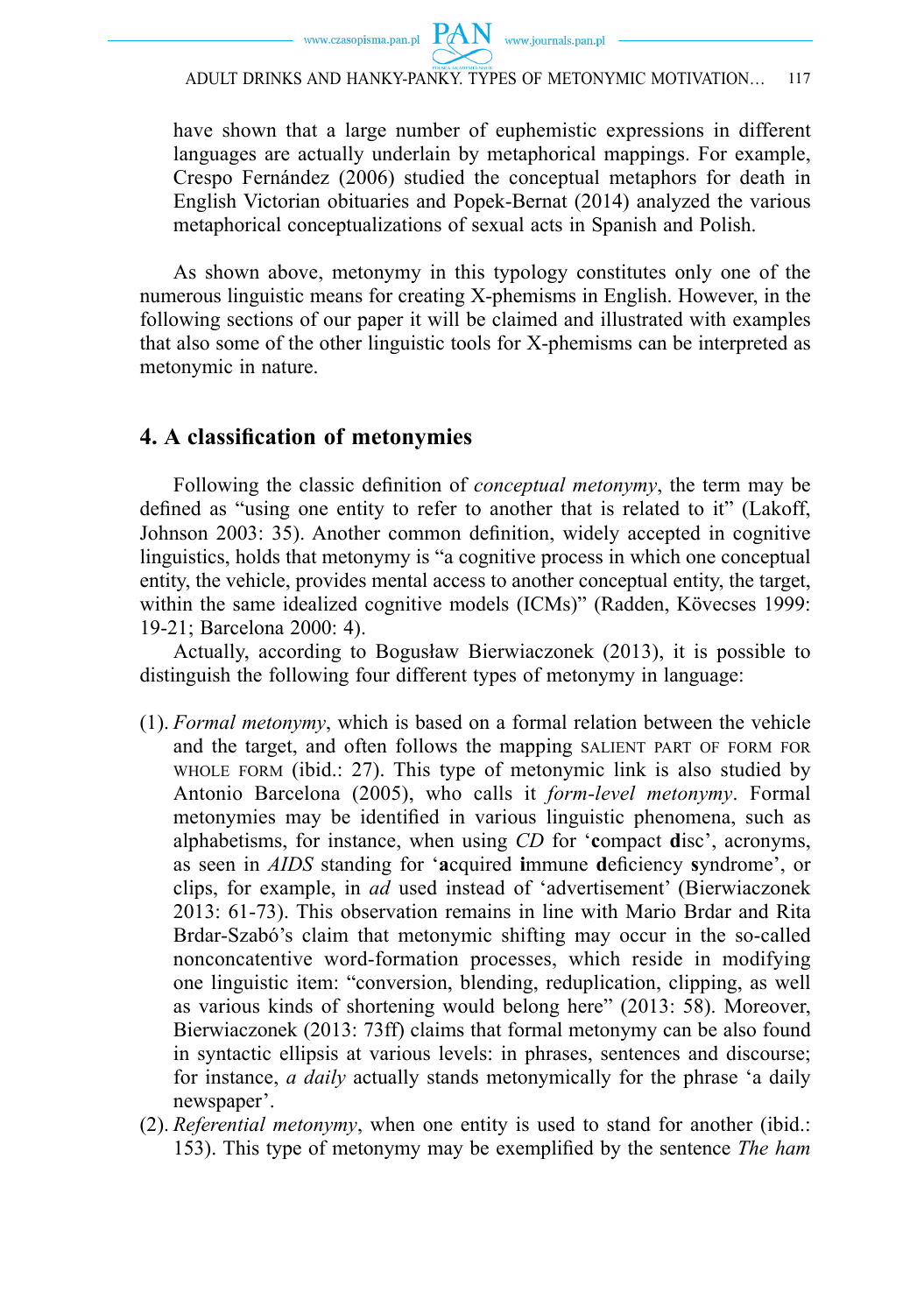

*sandwich is waiting to be served*, in which *the ham sandwich* represents 'a human being', according to the metonymic mapping CONSUMED GOODS FOR CONSUMER.

- (3). *Propositional metonymy*, in which one predication is intended to mean another predication within the same ICM (ibid.: 24-26; 156-169). Actually, the author suggests distinguishing between *sentential metonymy* and *predicative metonymy*. The former subtype of propositional metonymy occurs when the target proposition is accessed by a sentence with a completely different meaning, for example, in the sentence *Mary got some free tickets to the movies* which is given as the answer to the question *How did you spend the weekend?*, the whole weekend is conceptualized through the central event of going to the cinema. The latter subtype can be observed when the propositional metonymy is limited to the predicate, as seen in *She was able to finish her dissertation*, where the actual meaning is: 'She finished her dissertation': this change can be explained by the metonymic mapping POTENTIALITY FOR ACTUALITY, described also by such authors as Klaus-Uwe Panther and Linda Thornburg (1999).
- (4). *Illocutionary metonymy*, which usually means that one speech act stands for another speech act, where both speech acts are components of the same speech act scenario (Bierwiaczonek 2013: 26; 169-181). This situation corresponds to John Searle's theory of indirect speech acts (1979); for instance, a wish expressed in *I would like you to close the window* actually stands for the request 'Please, close the window'. Also, Barcelona (2013: 38-39) emphasizes the fact that metonymy functions not only at the level of lexicon, but also in grammar and discourse, which includes indirect speech acts.

The following sections of this paper will present the four types of metonymy in the various linguistic mechanisms used for the creation of X-phemisms in English.

### **5. Formal metonymy in X-phemisms**

A number of euphemistic dysphemisms motivated by formal metonymy are provided by Bierwiaczonek (2013). These include especially alphabetisms and acronyms. For instance, using *f* or *sh* in writing for '**f**uck' and '**sh**it' respectively, is motivated by the INITIAL GRAPHEME(S) FOR THE WHOLE GRAPHEMIC REPRESENTATION metonymy (ibid.: 65ff). In spoken discourse, the use of alphabetisms such as *WTF* for 'What the fuck!' follows the chain metonymy ALPHABETIC PHONETIC REPRESENTATION OF LETTER(S) FOR FIRST LETTER(S) OF WRITTEN REPRESENTATION OF WORD(S) OF EXPRESSION FOR FIRST SOUND(S) OF WORD(S) OF EXPRESSION FOR CONCEPTUAL REPRESENTATION OF EXPRESSION. Thus, the alphabetic pronunciation of WTF stands for the first letters of the written representation of the words *what, the and fuck*, which in turn stands for the first sounds of the words of the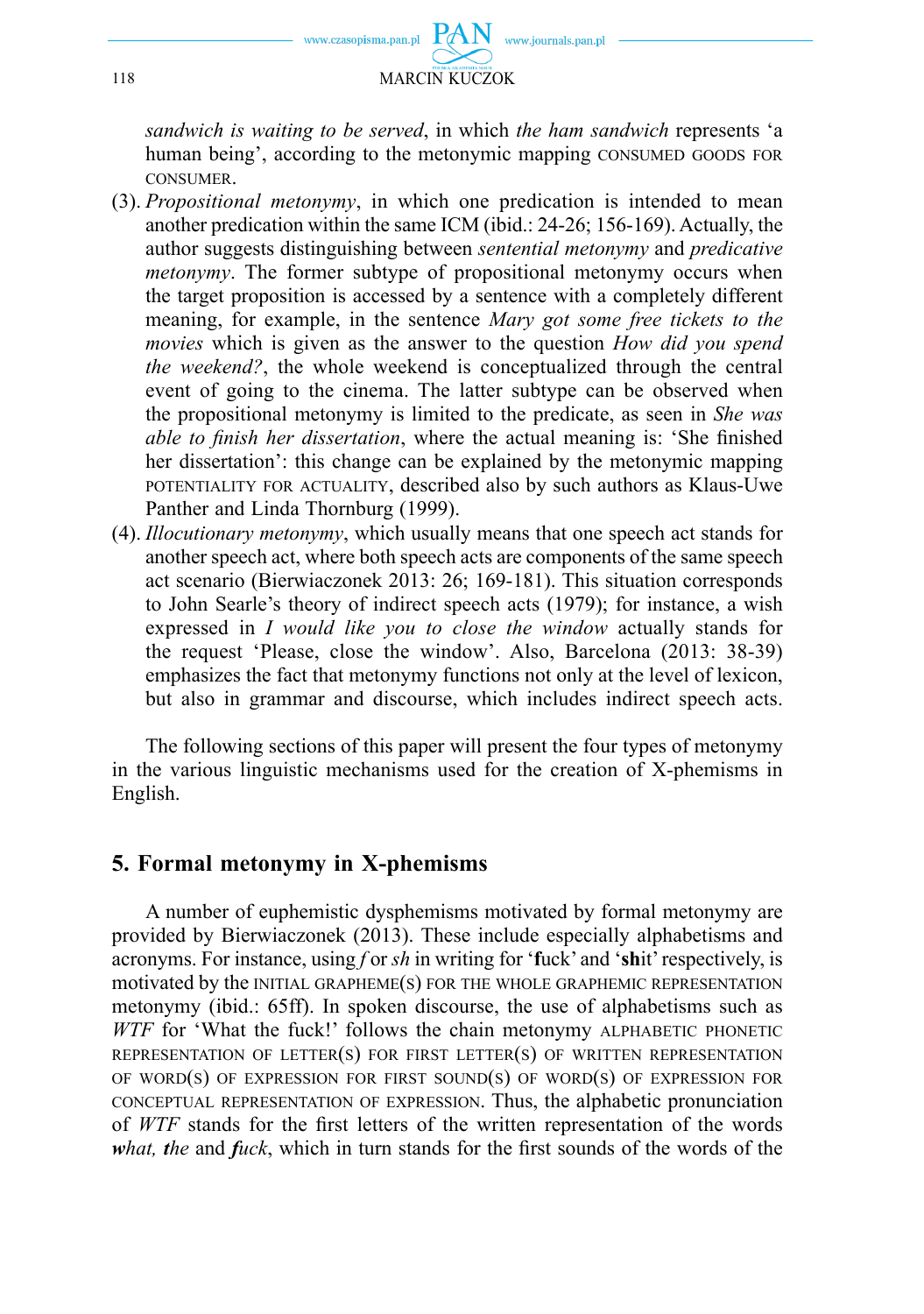expression, which stand for the whole phonetic representation of this expression, which finally stands for the conceptual representation of the expression 'What the fuck!' In the case of acronyms, such as *SOB* standing for 'son of a bitch', it is possible to identify the following chain metonymy: LETTERS FOR LETTERS OF FIRST SOUNDS OF WORDS OF EXPRESSION, WHICH JOINTLY STAND FOR PHONOLOGICAL REPRESENTATION OF EXPRESSION, WHICH STANDS FOR CONCEPTUAL REPRESENTATION OF EXPRESSION. For instance, in *SOB*, the letters *S, O*, and *B* stand for the letters of the first sounds of *son, of* and *bitch*, which stand together for the phonetic representation of the whole expression, which in turn stands for the conceptual representation of 'son of a bitch'.

Additionally, the various types of phonetic modification or mispronunciation used in X-phemisms can be ascribed to the formal metonymy MODIFIED PHONOLOGICAL FORM OF X FOR STANDARD PHONOLOGICAL FORM OF X (ibid.: 70). This metonymy can be identified in such X-phemisms as *Gosh* /gpf/ used instead of 'God' /gɒd/, *shoot* /ʃu:t/ replacing 'shit' /ʃɪt/, or *What the truck* used for 'What the fuck!' Similarly, instances of clipping as a tool for X-phemism formation are motivated by formal metonymy. Here, the metonymy follows the mapping REDUCED PHONOLOGICAL FORM OF X FOR STANDARD PHONOLOGICAL FORM OF X. This pattern can be illustrated with such euphemistic examples as *Jeez* /ʤi:z/ standing for 'Jesus' /'ʤi:zəs/ or *bra* /brɑ:/ meaning 'brassiere' /'bræziə/. Also, in the cases of rhyming slang in X-phemisms, it is possible to formulate the metonymic pattern: EXPRESSION (X)Y FOR EXPRESSION Z WHICH RHYMES WITH Y (ibid.: 73). A good example is *ginger* (X) *beer* (Y) which rhymes with 'queer' (Z).

Next, the use of ellipsis or omission of certain elements of the dispreferred expressions can be explained by means of formal metonymy. In such cases, part of the structure accesses the whole grammatical construction, as found, for instance, in saying *What the* instead of 'What the fuck'. Examples of this type of metonymy in X-phemisms may refer to ellipsed clausal elements in sentences, as seen in *I need to go* used for 'I need to go to the toilet', or ellipsed objects of sentences, illustrated with the use of the verb *to drink*, which often means 'to drink alcohol' (ibid.: 102).

Moreover, also borrowings and the use of technical jargon may be claimed to be motivated by this type of metonymy. It seems that X-phemisms created by means of these tools follow the metonymic pattern FOREIGN WORD FOR ENGLISH WORD FOR CONCEPT, as seen in *derrière* used for 'arse', or TECHNICAL ENGLISH WORD FOR CONVENTIONAL ENGLISH WORD FOR CONCEPT, for example, in *anus* used for 'arse'. Although from the semantic point of view, the denotation of a borrowing or a professional term is usually synonymous with the conventional English word, their unfamiliar-sounding form or serious context of use, which is the case in the mechanism of technical jargon, conceal the offensive connotation connected with the expression they stand for.

Perhaps it may be claimed that a similar metonymic pattern occurs when silly words or rhymes, sometimes combined with alliteration, are used as euphemisms for the sexual act or sexual organs. For instance, such phrases as *hanky-panky*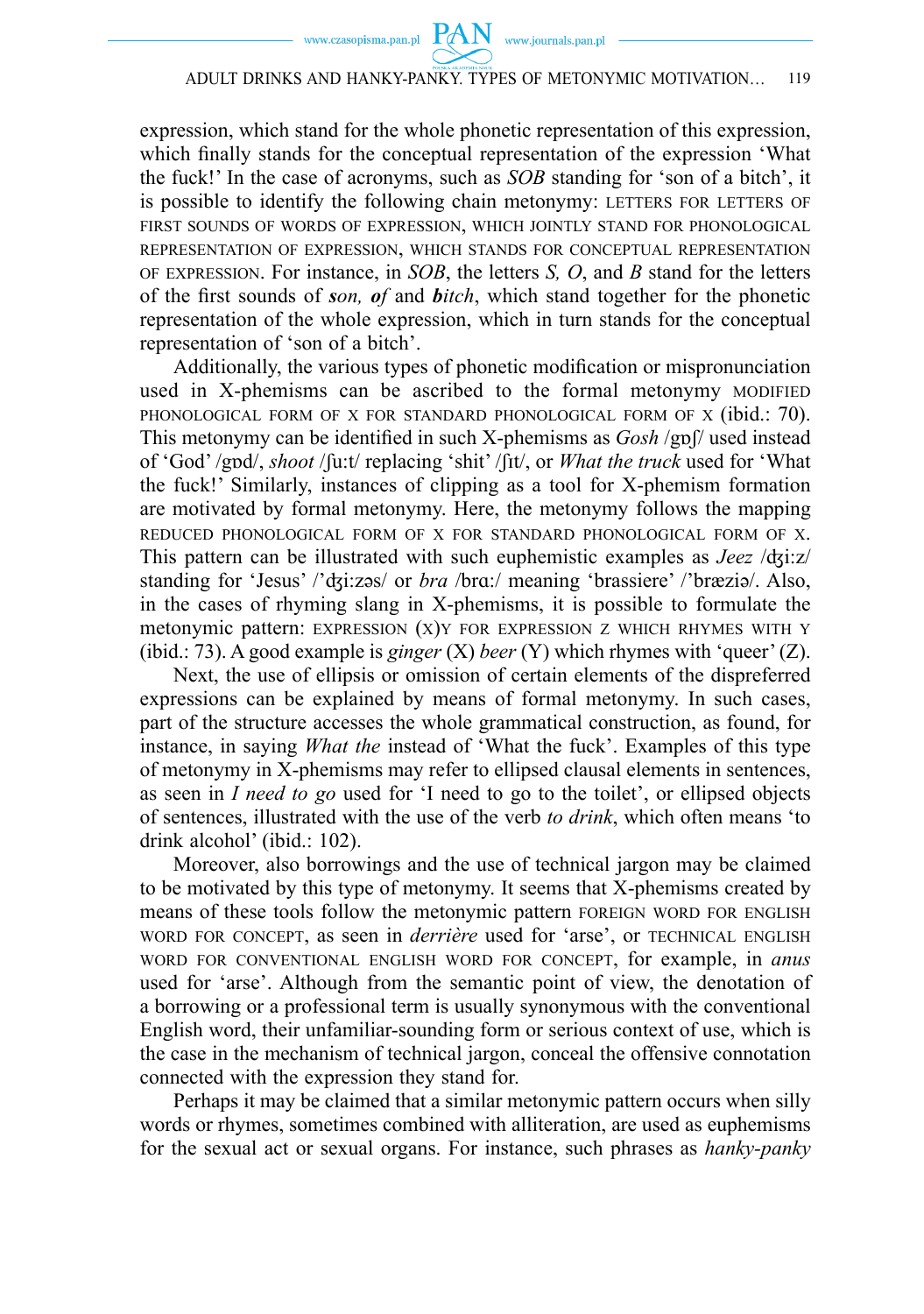

used for 'flirting' or 'playing around', *tuzzy-muzzy* used for 'vagina' or *ding-dong* used for 'penis' are meaningless outside of their euphemistic application. Thus, it seems that it might be possible to formulate the following metonymic chain motivating their use: SILLY EXPRESSION / RHYME FOR CONVENTIONAL ENGLISH WORD FOR CONCEPT. Additionally, as observed by Duda (2014: 36), in the case of reduplication present in certain euphemisms relating to 'breasts', such as *chichics*, *flip-flaps* or *boom-booms* the repetition of the silly word may iconically refer to the doubleness of breasts.

## **6. Referential metonymy in X-phemisms**

Referential metonymies can be identified in a number of English X-phemisms created with the use of different linguistic tools. For instance, the PART FOR WHOLE mapping may be found in the various synecdochic X-phemisms, such as calling people by means of the names of sex organs. Here, the metonymy can be narrowed down to the pattern BODY PART FOR PERSON, which is common in certain dysphemisms (Duda 2014: 53-56). For example, calling dysphemistically a man *prick* follows the metonymic mapping MALE SEX ORGAN FOR MALE HUMAN BEING, while referring to a woman by saying *cunt* illustrates the FEMALE SEX ORGAN FOR FEMALE HUMAN BEING metonymy. Another interesting metonymic mapping following the part-whole relations can be observed in X-phemisms underlain by the SALIENT PROPERTY FOR ENTITY pattern, for instance, in *the evil one* used euphemistically for 'Satan', *badge* or *blue* standing for 'policeman', or in the expression *four eyes* used dysphemistically to refer to a person wearing glasses. It is also possible to place in this group the FOOD FOR NATIONALITY metonymy (ibid.: 57), which can be used dysphemistically to talk about people's nationalities, as seen in the use of *potato-eater* for 'Irishman' or *beef-eater* meaning 'Englishman' in American English.

However, also the opposite direction of this conceptual mapping, namely, the WHOLE FOR PART metonymy, can be found in X-phemisms. For example, in *nether region* or *groin*, the whole region of the body may stand for its part, 'the genitals', and similarly, the words *chest* or *bust* may refer euphemistically to 'breasts'.

Next, it is possible to identify a number of other referential conceptual metonymies behind English X-phemisms, including USER FOR OBJECT USED, FUNCTION / ROLE FOR ENTITY, GENERAL FOR SPECIFIC, EFFECT FOR CAUSE, FEATURE FOR PERSON ADORNED WITH THIS FEATURE, and MORE FOR LESS. The metonymy USER FOR OBJECT USED can be identified in such X-phemisms as *adult drink* used instead of 'alcoholic beverage' or *gentlemen's club* replacing 'go-go bar'. The FUNCTION / ROLE FOR ENTITY metonymy underlies the meaning of such euphemisms as, for instance, *feminine protection* used for 'tampon', and *Lord*  used with reference to 'God'. Furthermore, some X-phemisms motivated by the referential metonymy GENERAL FOR SPECIFIC include *presence* meaning 'military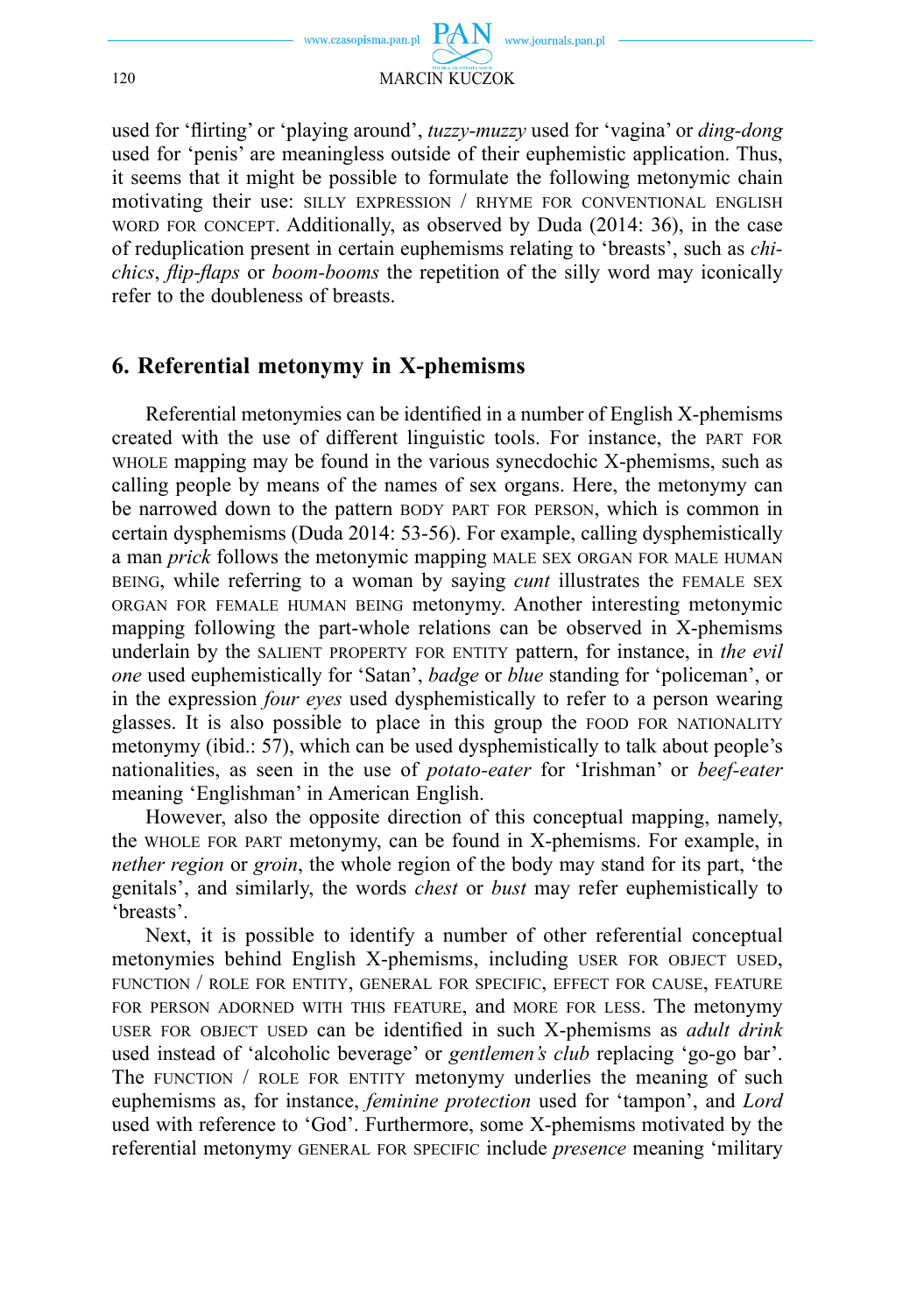

occupation', *equipment* or *organ* used for 'penis', and the circumlocution *human solid waste*, which may replace the word 'feaces'. Additionally, the metonymy EFFECT FOR CAUSE may be said to underlie the meaning of such euphemisms as saying *tired and emotional* or *glassy-eyed* for 'drunk' or when *indisposed* is used instead of 'ill'. Interestingly, Duda (ibid.: 57) sees another conceptual metonymy in these examples: FEATURE FOR PERSON ADORNED WITH THIS FEATURE, since being tired and emotional or glassy-eyed in the case of a drunk person are the characteristics of their appearance or behaviour. Finally, in hyperboles or overstatements it is often possible to find the metonymy MORE FOR LESS, functioning within the same conceptual domain (Bierwiaczonek 2013: 214). This metonymy can be exemplified with some compounds used to talk euphemistically about various unpleasant professions, especially in American English, such as *extermination engineer* meaning 'pest controller', *door supervisor* used for 'bouncer' or with *sanitation engineer* standing for 'dustman'.

### **7. Propositional metonymy in X-phemisms**

It seems that most of the propositional metonymies motivating the creation of English X-phemisms belong to the predicative subtype of this metonymy, when only the original predicate is replaced with a different predicate, but the subject and the whole proposition remain the same.

For example, in some euphemisms, the predicate of the X-phemistic sentence follows the metonymic mapping ONE ACTION FOR ANOTHER ACTION PERFORMED IN THE SAME PLACE or as Duda (2014: 56) puts it, ACTIVITY FOR CONSECUTIVE ACTIVITY. For instance, in (1a) *powder the nose* as a euphemism replaces the dysphemistic 'piss' or 'excrete' in (1b) as both these actions are typically performed in the toilet; in (2a) *sleep together*, functions as a euphemism for 'have sex' in (2b), which is an action typically taking place in a bed.

- (1a) *Excuse me, but I need to powder the nose.*
- (1b) *Excuse me, but I need to piss / excrete.*
- (2a) *Did you sleep together after the party?*  (2b) *Did you have sex after the party?*

Moreover, it is worth noticing that often PLACES themselves are used metonymically instead of ACTIVITIES that are typically performed in them. For instance, *going to bed with someone* may euphemistically refer to 'having sex' and *going to the bathroom* may mean 'excreting'. Bierwiaczonek (2013: 158) identifies here the propositional-metonymic pattern JOURNEY TO A DESTINATION FOR PERFORMING CANONICAL ACTIVITIES IN THAT DESTINATION.

Next, it is also possible to identify the EFFECT FOR CAUSE metonymy in some euphemistic predicates in English used in understatements. For instance, in (3a)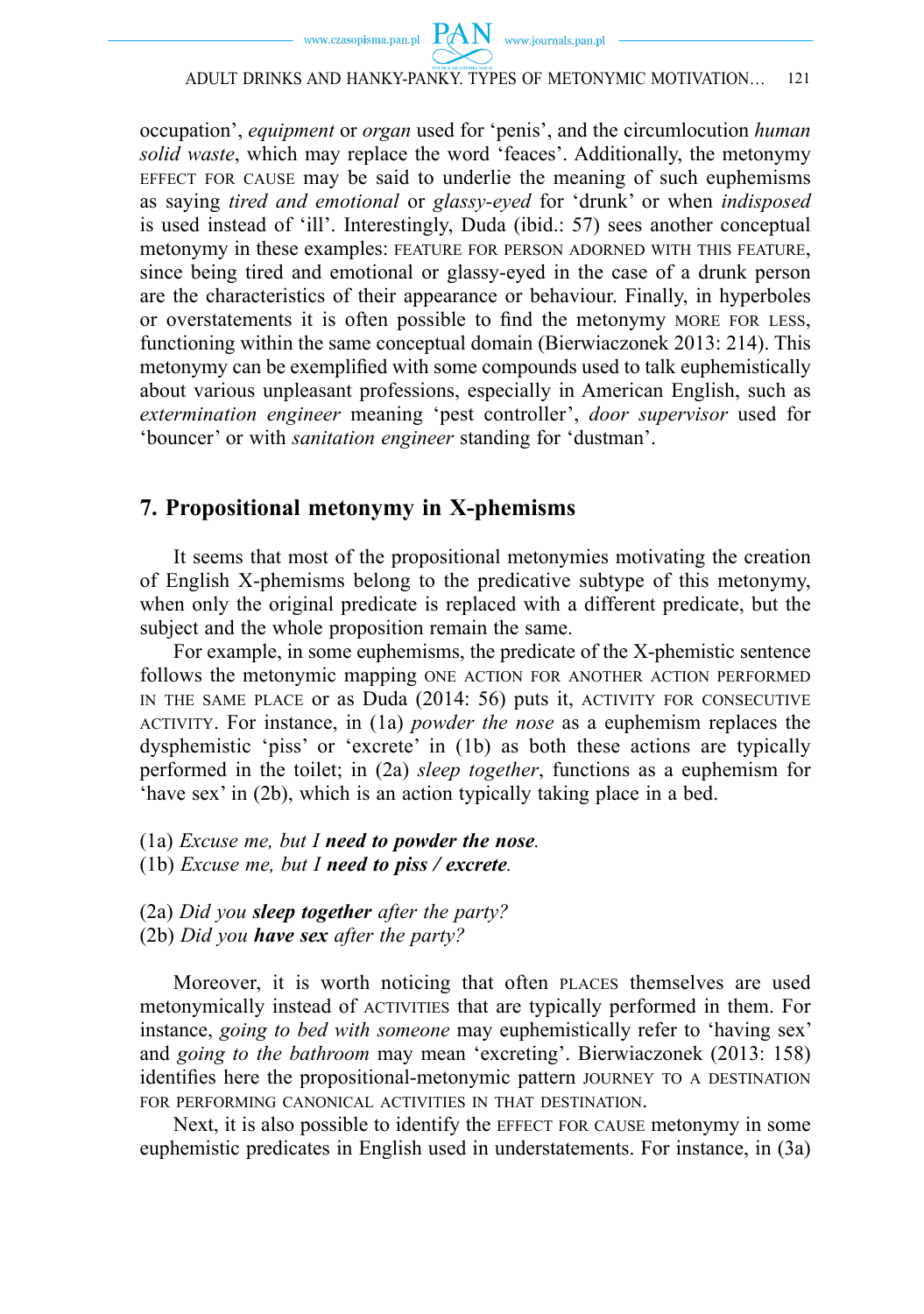

the verb *neutralize* replaces the dysphemistic 'kill' in (3b) on the basis of the cause-effect relationship between the act of killing and becoming militarily neutral.

(3a) *The army neutralized the enemy.* (3b) *The army killed the enemy*

Another example of the EFFECT FOR CAUSE metonymy can be actually classified as an instantiation of the sentential propositional metonymy. Namely, in (4a) *losing someone* stands for their death as a kind of circumlocution, as presented in (4b), but to create this euphemism it is necessary to construct a new sentence with a different subject.

(4a) *We've lost him.* (4b) *He's dead.*

Furthermore, in other cases of circumlocution, one predicate may replace another predicate on the basis of the MORE FOR LESS metonymy. For example, in (5a) a reference to the subject being *economical with the truth* is used instead of the immoral act of lying (5b).

(5a) *She's economical with the truth.* (5b) *She's lying.*

## **8. Illocutionary metonymy in X-phemisms**

Illocutionary metonymies underlying the meaning of X-phemisms can be identified in such examples when the face-threatening speech act, referring to some taboo topics, is replaced with another speech act in order to mitigate its offensive effects. For instance, in (6a) and (7a), the acts of interrogating are used metonymically for the acts of asserting (6b) or commanding (7b).

(6a) *Do you use a mouthwash?* 

(6b) *You've got bad breath.*

(7a) *Shall I wipe your nose?*

(7b) *Wipe your nose.*

Also, the act of requesting (8a) may be used euphemistically instead of the act of asserting something unpleasant (8b).

(8a) *Clean your teeth.* 

(8b) *You've got bad breath.*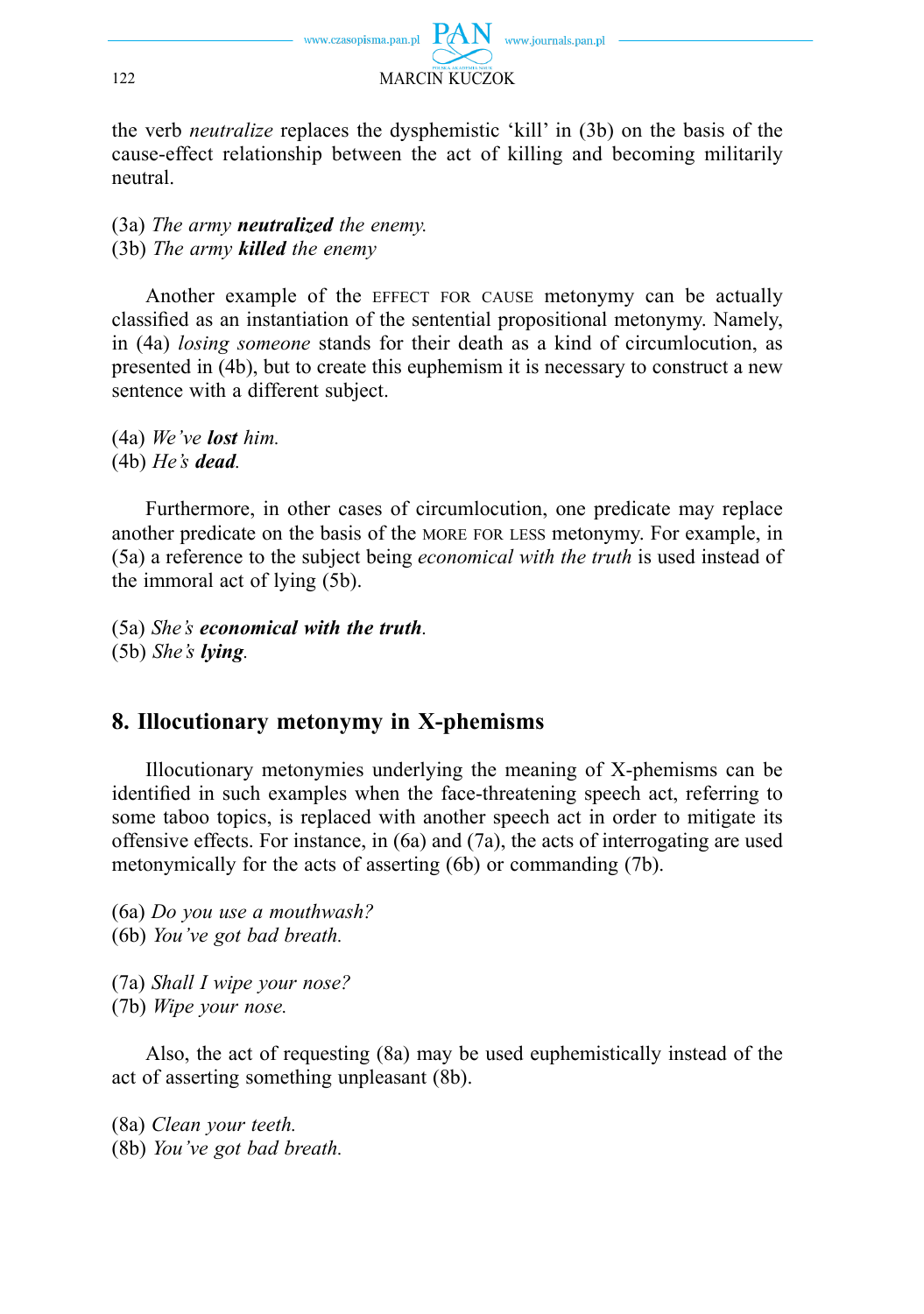www.czasopisma.pan.pl  $PAN$  www.journals.pan.pl

ADULT DRINKS AND HANKY-PANKY. TYPES OF METONYMIC MOTIVATION… 123

An interesting illocutionary metonymy can be observed in X-phemisms created with the mechanism of litotes or understatement: here, the act of denying replaces the act of asserting something negative or offensive. For instance, in (9a) and (10a) the effect of euphemistic avoidance of the dispreferred expression is achieved by negating its opposite (9b, 10b).

(9a) *I don't think he's right.* (9b) *I think he's wrong.* 

(10a) *It's not true.*  (10b) *It's a lie.*

Finally, it is possible to identify the metonymic replacement of the act of denying, which might be face-threatening to the hearer, with the act of conditional agreeing. For instance, in (11a) the negative meaning of the direct disagreement (11b) is euphemistically substituted with the partial or conditional agreement with the speaker.

(11a) A: *"Do you like my dress?"* B: *"Yes, but it's not my favourite."* (11b) A: *"Do you like my dress?"* B: "*No, I don't like your dress."*

## **9. Conclusions**

As it has been shown in the present paper, it is possible to find some type of metonymic motivation in such linguistic tools for X-phemism creation in English as alphabetisms (e.g. the formal metonymy in *WTF* used for 'What the fuck!'), acronyms (e.g. the formal metonymy in *SOB* used for 'son of a bitch'), rhyming slang (e.g. the formal metonymy in *ginger beer* used for 'queer'), silly words and rhymes (e.g. the formal metonymy in *hanky-panky* used for 'flirting'), often combined with alliteration (e.g. the formal metonymy in *boom-booms* used for 'breasts'), sound remodelling (e.g. the formal metonymy in *What the truck!* Used for 'What the fuck!'), clipping (e.g. the formal metonymy in *bra* used for 'brassiere'), ellipsis and omission (e.g. the formal metonymy in *drink* used for 'drink alcohol'), some uses of comparative forms (e.g. the referential metonymy in *nether region* used for 'genitals') and compounding (e.g. the referential metonymy in *door supervisor* used for 'bouncer'), borrowings (e.g. the formal metonymy in *derrière* used for 'arse') and technical jargon (e.g. the formal metonymy in *anus* used for 'arse'), one-for-one substitution (e.g. the referential metonymy in *badge* used for "policeman'), synecdoche (e.g. the referential metonymy in *cunt* used to refer to a woman), circumlocution (e.g. the propositional metonymy in *We've lost him* used for 'He's dead'), hyperbole or overstatement (e.g. the referential metonymy in *sanitation engineer* used for 'dustman'), and in litotes or understatement (e.g. the illocutionary metonymy in *It's not true* used for 'It's a lie').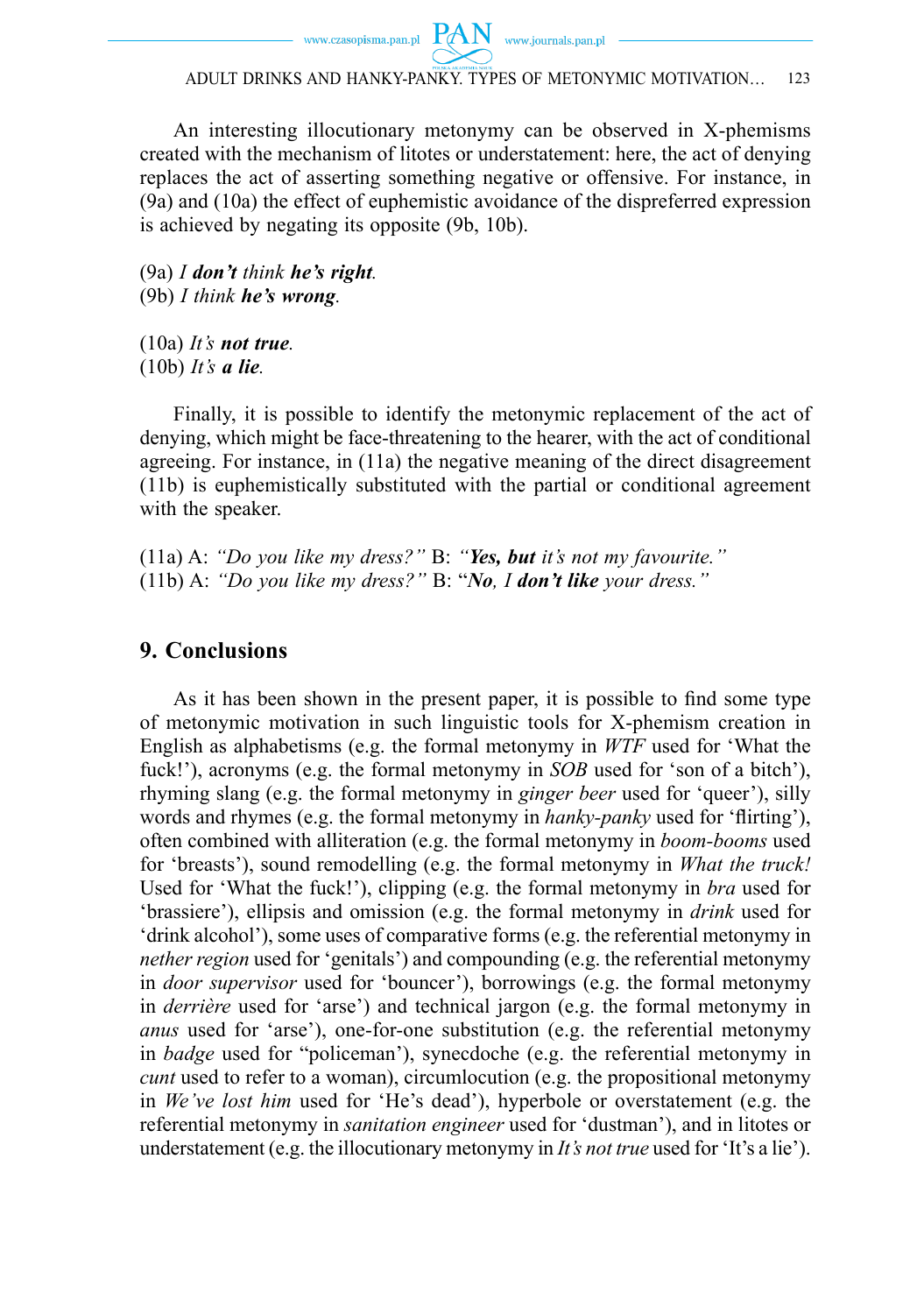

Furthermore, it needs to be noted that metonymy operates in the formation of euphemisms (e.g. ONE ACTION FOR ANOTHER ACTION PERFORMED IN THE SAME PLACE in *I need to powder the nose* used for 'I need to piss / excrete'), orthophemisms (e.g. TECHNICAL ENGLISH WORD FOR CONVENTIONAL ENGLISH WORD FOR CONCEPT in the Latinate words *vagina* or *penis* used for female or male genitals) and dysphemisms (e.g. BODY PART FOR PERSON in calling a man *prick*), as well as euphemistic dysphemisms (e.g. MODIFIED PHONOLOGICAL FORM OF X FOR STANDARD PHONOLOGICAL FORM OF X in *shoot* used for 'shit'). Obviously, some of the metonymy-motivated dysphemisms may be used as dysphemistic euphemisms, depending on the context (e.g. BODY PART FOR PERSON in a friendly addressing a mate by saying *Hi, asshole! How's it going?*).

To sum up what has been said, it is necessary to emphasize the fact that metonymy seems to be ubiquitous in the creation of English X-phemisms, perhaps even more common than it is often assumed, especially when viewed as a conceptual phenomenon. Moreover, thanks to its features of highlighting certain aspects of a given domain and hiding others, metonymy allows language users to obscure the difficult or unwanted meaning of a dispreferred expression without the loss of the face for both the speaker and the hearer on the one hand, or to attack others deliberately on the other hand.

### **References**

- Allan, K. 2012. X-phemism and creativity. *Lexis 7: Euphemism as a word-formation process*: 5-42. Online access: http://lexis.univ-lyon3.fr/spip.php?article177.
- Allan, K., and K. Burridge 1991. *Euphemism and dysphemism: language used as shield and weapon.* Oxford: Oxford University Press.
- Allan, K., and K. Burridge 2006. *Forbidden words. taboo and the censoring of language.* Cambridge: Cambridge University Press.
- Austin, J.L. 1962. *How to do things with words.* Oxford: Clarendon Press.
- Ayto, J. 2007. *Wobbly bits and other euphemisms.* London: A&C Black Publishers.
- Barcelona, A. 2000. The cognitive theory of metaphor and metonymy. In A. Barcelona (ed.), *Metaphor and metonymy at the crossroads. A cognitive perspective*, 1-28. Berlin: Mouton de Gruyter.
- Barcelona, A. 2005. The multilevel operations of metonymy in grammar and discourse, with particular attention to metonymic chains. In F. Ruiz de Mendoza and S. Peña Cervel (eds.), *Cognitive linguistics: internal dynamics and interdisciplinary interaction*, 313-352. Berlin: Mouton de Gruyter.
- Barcelona, A. 2013. Metonymy is not just a lexical phenomenon: on the operation of metonymy in grammar and discourse. In N.-L. Johannesson and D.C. Minugh (eds.), *Selected papers from the 2008 Stockholm metaphor festival*, 13-46. Stockholm: Acta Universitatis Stockholmiensis.

Bierwiaczonek, B. 2013. *Metonymy in language, thought and brain*. Sheffield: Equinox.

Bogdanowska-Jakubowska, E. 2010. *FACE. An interdisciplinary perspective.* Katowice: Wydawnictwo Uniwersytetu Śląskiego.